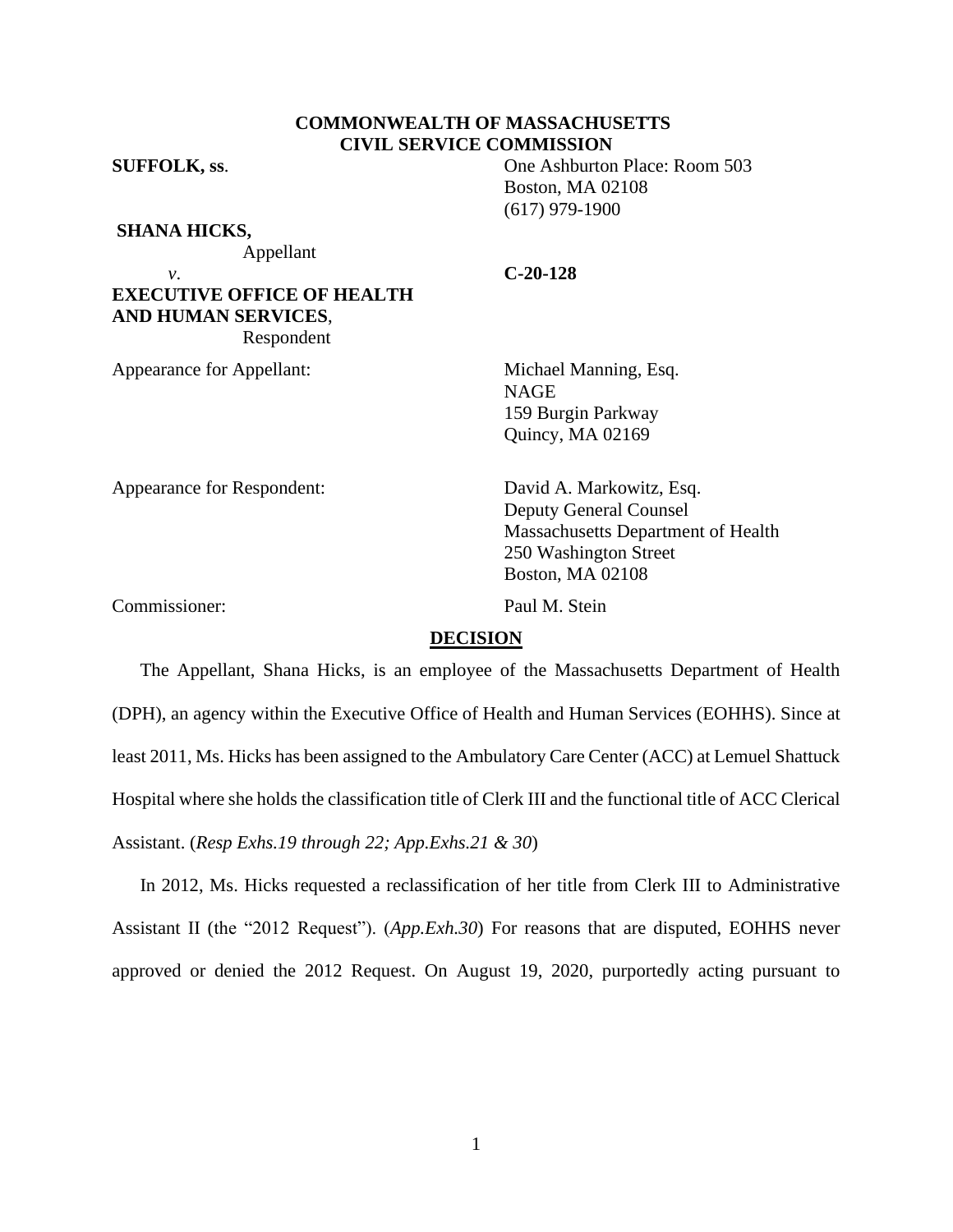G.L.c.30,  $\S 49$ , Ms. Hicks brought this appeal to the Commission. Her claim of appeal stated, in

part:

"Please accept this as a formal request motion for summary judgement to enforce the onset approval for Administrative Secretary II Position Classification Appeal Form and Appeals Procedure based upon the finalized review, analysis, and reconsiderations on or about March 28, 2014, by Employment Services Manager/HR Director, EHS Health Cluster, Lisa T. Bacon JD – in accordance to including but not limited to Massachusetts General Laws Chapter 30, Section 49, EOHHS Human Resources Form ES-28 Position Classification Appeal Form and Appeal Procedures, and Unit One Collective Bargaining Contract."

"That my position is reclassified and funded to an Administrative Secretary II, effective July 17, 2012, and will be made whole."

# (*Claim of Appeal*) (sic)

On September 11, 2020, the Respondent presented a Motion to Dismiss the appeal for lack of jurisdiction. The Commission held a prehearing on September 15, 2020 via remote videoconference (Webex). After two Procedural Orders were issued to address the jurisdictional issues presented by the appeal, the Appellant processed a new reclassification request (the 2020 Request) that was denied by EOHHS on December 4, 2020 and denied, after review by the Massachusetts Human Resources Division (HRD) on March 1, 2021. (*Resp.Exhs. 3 through 10 & 22; App.Exh.21*)

A Full Hearing of the appeal commenced via remote videoconference (Webex) on April 16, 2021, which was audio/video recorded with a link to the recording provided to the parties.<sup>2</sup> The Appellant introduced thirty (30) Exhibits (*App.1 – App. 30*) and the Respondent introduced twentytwo exhibits (*Resp. 1 – Resp. 22*). Prior to the introduction of testimony, however, the Appellant stipulated that she did not contest the decision of EOHHS and HRD denying the 2020 Request and

<sup>1</sup> The Standard Adjudicatory Rules of Practice and Procedure, 801 CMR §§ 1.00, *et seq.*, apply to adjudications before the Commission with and conflicting provisions of G.L. c.30,§49, or Commission rules, taking precedence.

 $2$  If there is a judicial appeal of this decision, the plaintiff in the judicial appeal becomes obligated to use this recording to supply the court with the written transcript of the hearing to the extent that he/she wishes to challenge the decision as unsupported by the substantial evidence, arbitrary and capricious, or an abuse of discretion.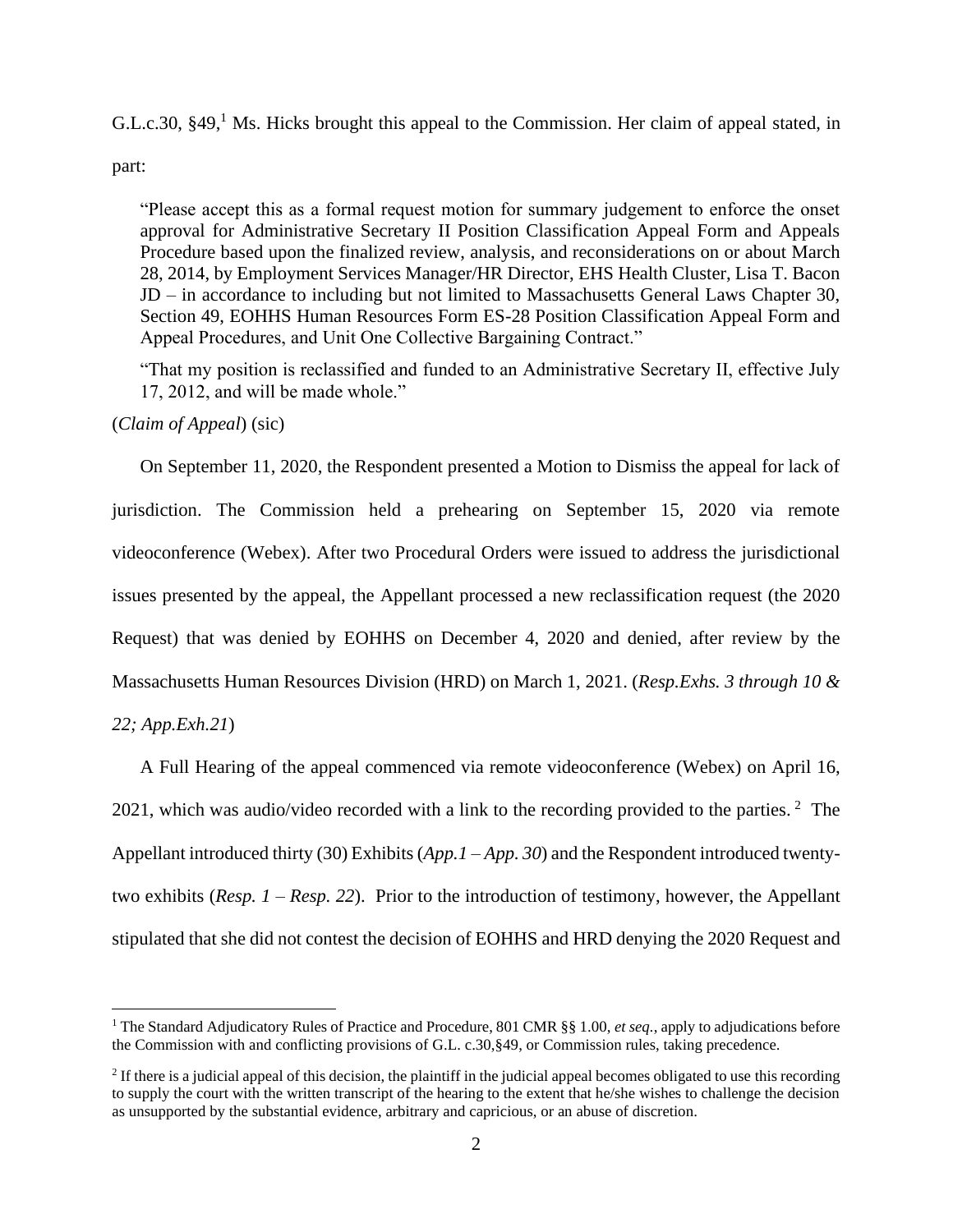intended to proceed solely to challenge the failure of the EOHHS to approve her 2012 Request. The Respondent asserted that the only request properly before the Commission was the 2020 Request and that Appellant never received a decision from EOHHS or HRD on the 2012 Request, which is a prerequisite to the Appellant's right to appeal to the Commission under G.L.c.30, §49. The Respondent also asserts that it was not required to defend and was not prepared to defend the merits of the 2012 Request or the EOHHS's failure to issue a final decision on that request. The Appellant contends that her Claim of Appeal to the Commission did, indeed, include the 2012 Request and the Respondent should not be allowed to complain about its own alleged lack of due diligence in processing that request. The Appellant sought a continuance of any evidentiary hearing on the merits of the 2012 Request on the grounds that EOHHS had only recently located the original 2012 Request file and just provided her counsel with that file the previous day.

I conclude that the Appellant's appeal must be denied as moot, as to the 2020 Request, in view of the Appellant's stipulation that she now does not dispute the EOHHS and HRD decisions to deny that request. I also conclude that, for administrative efficiency, in lieu of addressing the disputed issues regarding the Commission's jurisdiction over the 2012 Request at this time, an order of dismissal nisi would be appropriate so as to first afford the Appellant the opportunity to obtain a resolution of the merits of the 2012 Request through EOHHS and/or HRD and, thereby, avoid further need to adjudicate the disputed issues of the Commission's jurisdiction and/or the merits of that matter.

### **Analysis**

### G.L.c.30, §49 provides:

*Any manager or employee of the commonwealth objecting to any provision of the classification affecting his office or position may appeal in writing to the personnel administrator[HRD]. . . Any manager or employee or group of employees further aggrieved after appeal to the personnel administrator may appeal to the civil service commission*. Said commission shall hear all appeals as if said appeals were originally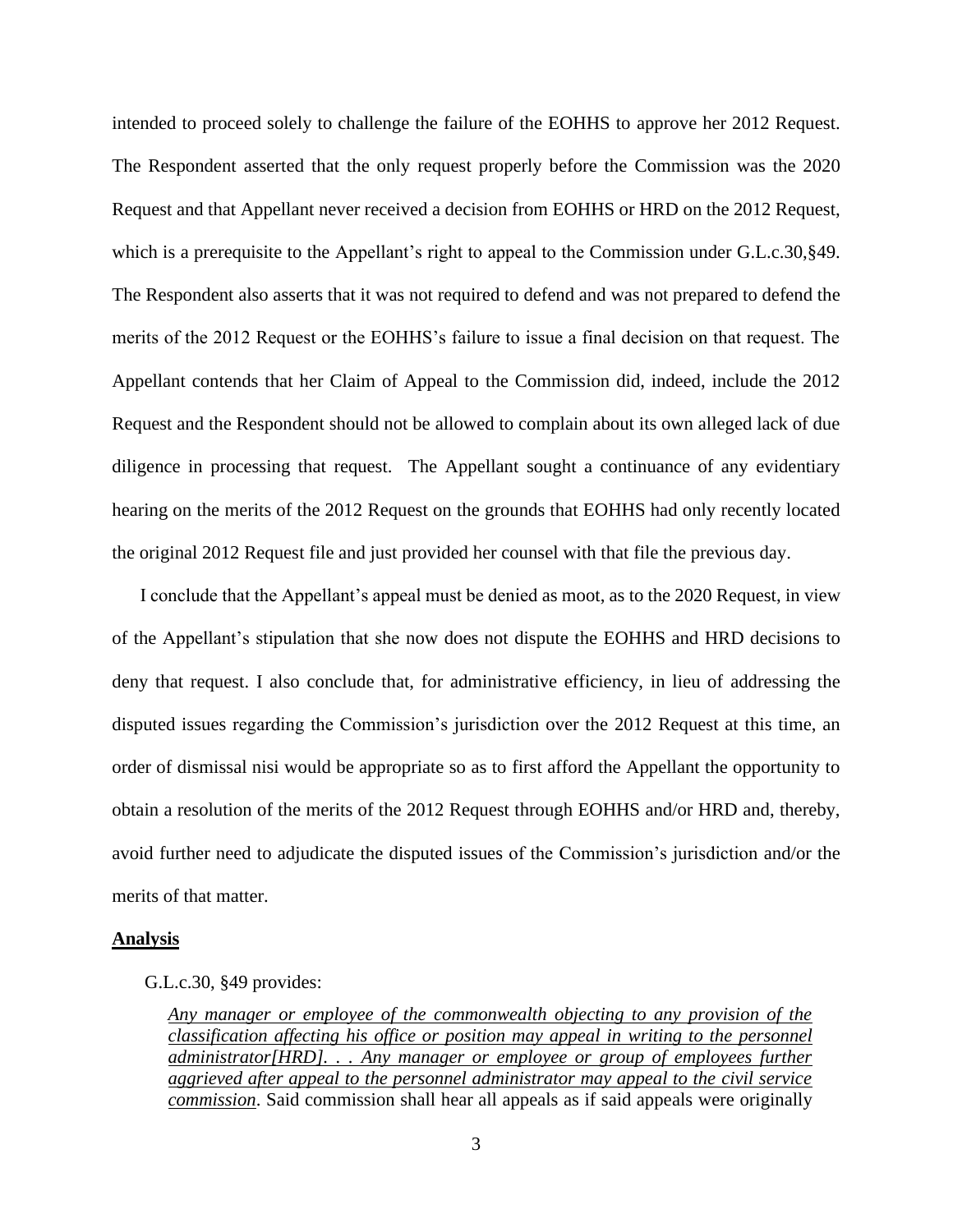entered before it. If said commission finds that the office or position of the person appealing warrants a different position reallocation . . . it shall be effective as of the date of appeal . . . (*emphasis added*)

### G.L.c.30, §57 states:

The decision of the civil service commission shall be final and binding on all agents and agencies of the commonwealth; provided, however, that any such decision may have retroactive effect pursuant to the applicable provisions of section forty-nine and also pursuant to rules made under the provisions of section fifty-three; and, provided further, that no such decision shall require any payment to be made as of any date before the beginning of the fiscal year in which such decision shall be rendered, except to the extent such payment is permitted pursuant to the provisions of said section forty-nine *and subject to appropriation for the purposes thereof*. If such decision shall require the payment of money to any employee of the commonwealth, the civil service commission shall notify the appointing authority, the personnel administrator, the budget director, and the comptroller of the amount or amounts thereof, and such amount or amounts shall be paid from available appropriations if in accordance with law. (*emphasis added*)

"The determining factor of a reclassification is the distribution of time that an individual spends performing the function of a job classification." Roscoe v. Department of Environmental Protection, 15 MCSR 47 (2002). In order to justify a reclassification, an employee must establish that she is performing distinguishing duties encompassed within the higher-level position the majority (i.e., at least 50% or more) of the time. See, e.g., Pellegrino v. Department of State Police, 18 MCSR 261 (2005) (at least 51%); Morawski v. Department of Revenue, 14 MCSR 188 (2001) (more than 50%); Madison v. Department of Public Health, 12 MCSR 49 (1999) (at least 50%); Kennedy v. Holyoke Community College, 11 MCSR 302 (1998) (at least 50%). What must be shown is that the employee performs the "distinguishing duties" of the higher position at least 50% of the time and, in making this calculation, duties which fall within both the higher and lower title do not count as "distinguishing duties." See Lannigan v Department of Developmental Services, 30 MCSR 494 (2017)

Similarly, when an employee agrees to work overtime or temporarily works "out-of-grade", he or she may have some other claim (such as under a collective bargaining agreement) to receive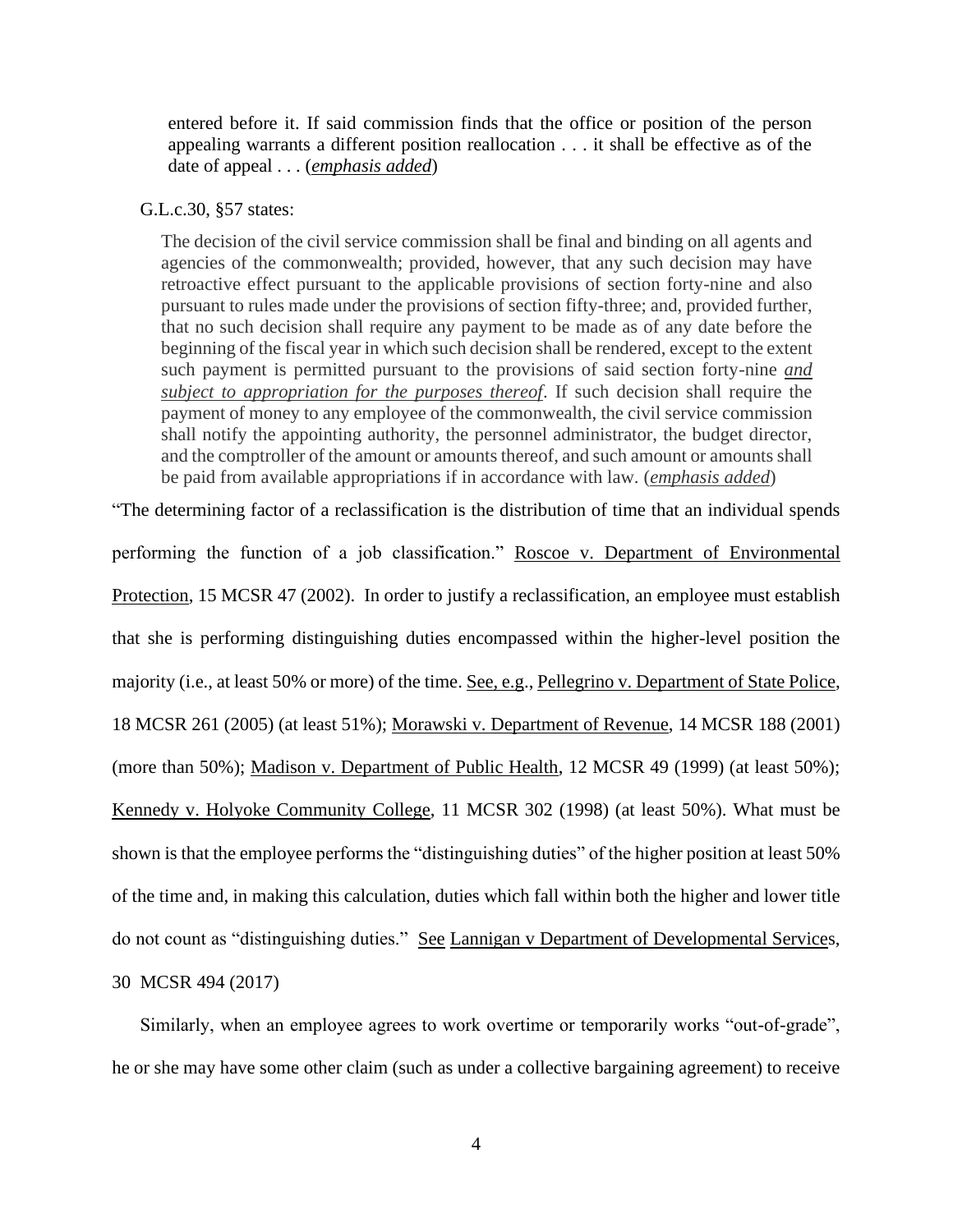a pay-differential for the time spent working in that capacity, but temporary, voluntary or overtime assignments are not, as a general rule, meant to be transformed into permanent promotions through the reclassification statute. See, e.g., Hartnett v. Department of Revenue, 30 MCSR 398 (2017); Baran v. Department of Conservation & Recreation, 18 MCSR 355 (2005). See generally, Boston Police Dep't v. Jones, 98 Mass.App.Ct. 762 (2020) (in general, voluntary overtime and detail pay are not part of the regular compensation of a tenured civil servant)

Based on the stipulation of the parties, insofar as the Appellant's 2020 Request for reclassification is concerned, Ms. Hicks does not dispute that, as of the date she filed the 2020 Request, she is unable to prove that, as of the date of that request, she performed the duties of an Administrative Secretary II at least 50% of the time. She continues to claim, however, that, for some period of time in and after 2012, she did perform the duties of an Administrative Secretary II (or, perhaps the duties of another higher title) and deserves to be reclassified from a Clerk III as of 2012. It remains uncertain that Ms. Hicks can prove by a preponderance of the evidence, which is her burden, that she was performing at the level of an Administrative Secretary II, especially, given the passage of time, but, under the unique circumstances, both the Appellant and the Respondent shall be allowed an additional period to consider the options for expeditious resolution of the 2012 Request by EOHHS and/or HRD prior to further action by the Commission, if any, on that aspect of her claim.

#### **Conclusion**

Accordingly, it is hereby ORDERED:

1. The Appellant's appeal in Case No. C-20-128. is hereby *denied, in part***,** insofar as it claims a reclassification from Clerk III to any higher title, effective in 2020, as asserted in the 2020 Request.

5